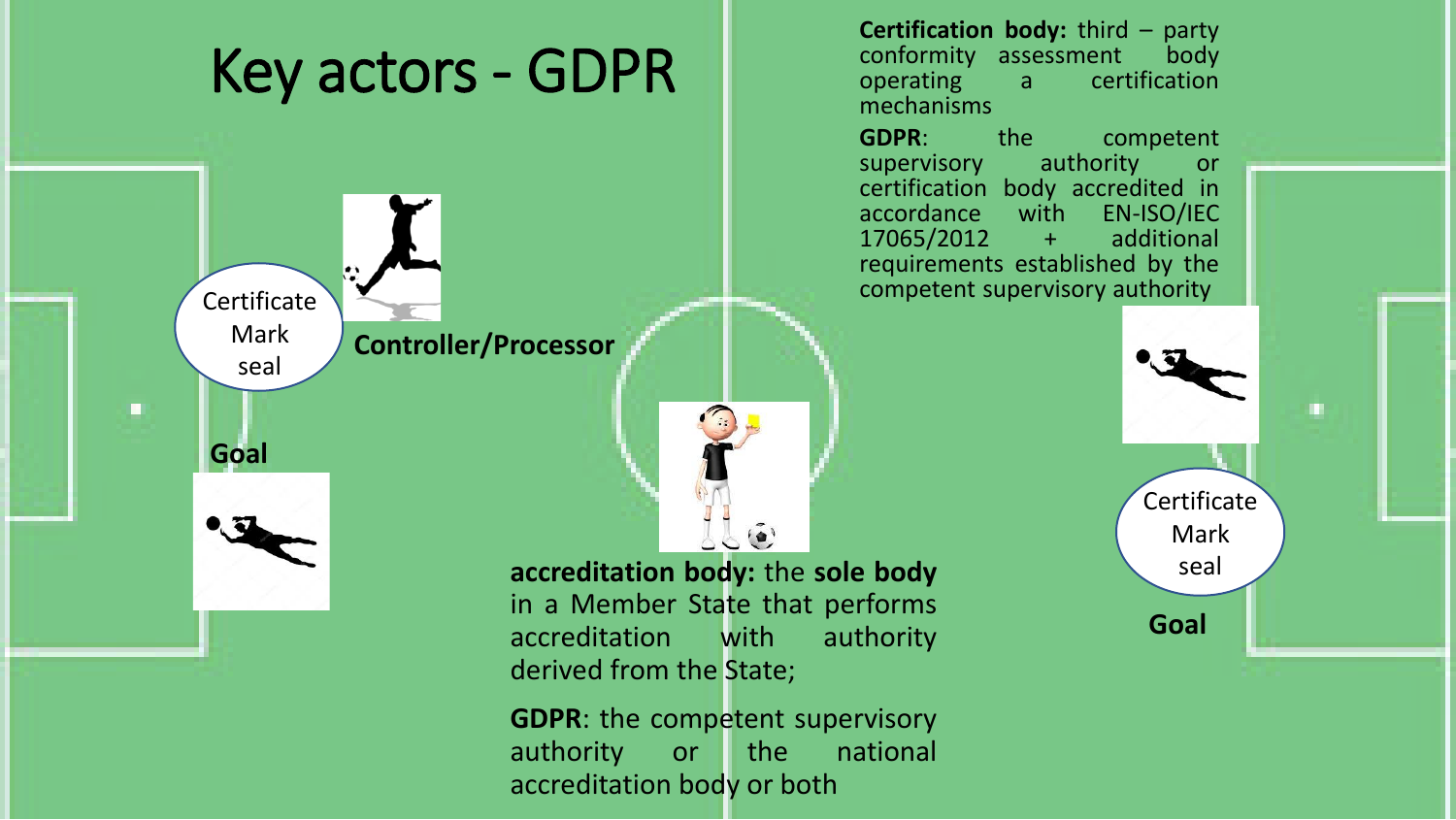## **Certification and GDPR - summary**

**voluntary process**

element for controller and processor to **demonstrate compliance** of processing operations with GDPR provisions

linked to the principle of **accountability** 

element to **enhance transparency** 

**conformity assessment** activity against specified requirements

**performed** and **attested** by a **third party** 

**issued** on the basis of **approved certification criteria/scheme**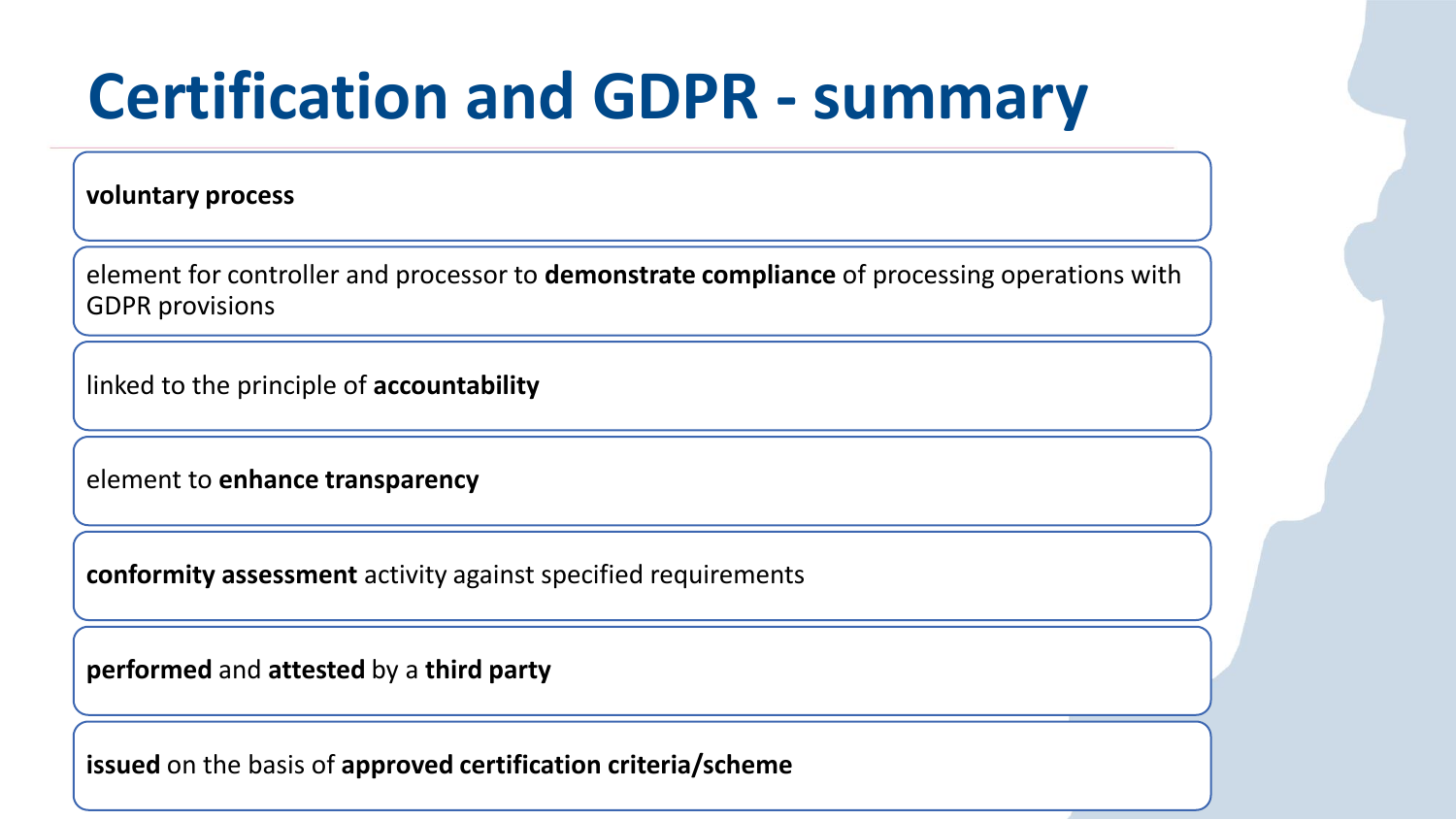## **Certification schemes**